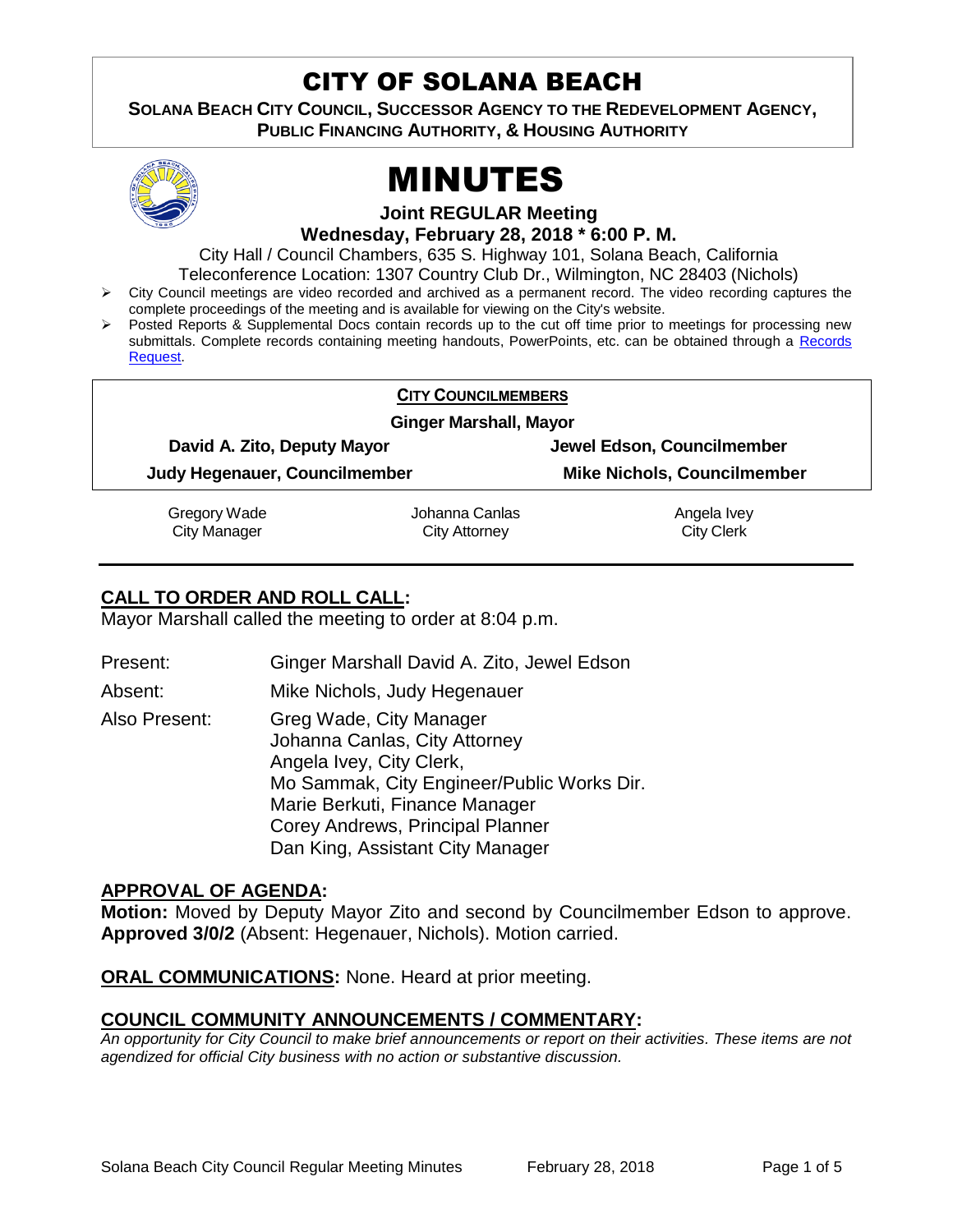# **A. CONSENT CALENDAR:** (Action Items) (A.1. - A.7.)

Items listed on the Consent Calendar are to be acted in a single action of the City Council unless pulled for discussion. Any member of the public may address the City Council on an item of concern by submitting to the City Clerk a speaker slip (located on the back table) before the Consent Calendar is addressed. Those items removed from the Consent Calendar by a member of the Council will be trailed to the end of the agenda, while Consent Calendar items removed by the public will be discussed immediately after approval of the Consent Calendar.

# **A.1. Minutes of the City Council.**

Recommendation: That the City Council

1. Approve the Minutes of the City Council Meetings held January 10, 2018. See Approved Minutes [http://www.ci.solana-beach.ca.us/index.asp?SEC=F0F1200D-21C6-4A88-8AE1-0BC07C1A81A7&Type=B\\_BASIC](http://www.ci.solana-beach.ca.us/index.asp?SEC=F0F1200D-21C6-4A88-8AE1-0BC07C1A81A7&Type=B_BASIC) **Motion:** Moved by Deputy Mayor Zito and second by Councilmember Edson to approve. **Approved 3/0/2** (Absent: Hegenauer, Nichols). Motion carried.

# **A.2. Register Of Demands.** (File 0300-30)

Recommendation: That the City Council

1. Ratify the list of demands for January 27, 2018 through February 9, 2018.

[Item A.2. Report \(click here\)](https://solanabeach.govoffice3.com/vertical/Sites/%7B840804C2-F869-4904-9AE3-720581350CE7%7D/uploads/Item_A.2._Report_(click_here)_-_02-28-18.pdf)

*Posted Reports & Supplemental Docs contain records up to the cut off time, prior to the start of the meeting, for processing new submittals. The final official record containing handouts, PowerPoints, etc. can be obtained through a Records Request to the City Clerk's Office.* **Motion:** Moved by Deputy Mayor Zito and second by Councilmember Edson to approve. **Approved 3/0/2** (Absent: Hegenauer, Nichols). Motion carried.

# **A.3. General Fund Adopted Budget for Fiscal Year 2017-2018 Changes.** (File 0330-30)

Recommendation: That the City Council

1. Receive the report listing changes made to the Fiscal Year 2017-2018 General Fund Adopted Budget.

# [Item A.3. Report \(click here\)](https://solanabeach.govoffice3.com/vertical/Sites/%7B840804C2-F869-4904-9AE3-720581350CE7%7D/uploads/Item_A.3._Report_(click_here)_-_02-28-18.PDF)

**Posted Reports & Supplemental Docs contain records up to the cut off time, prior to the start of the meeting, for processing new submittals.** *The final official record containing handouts, PowerPoints, etc. can be obtained through a Records Request to the City Clerk's Office.* **Motion:** Moved by Deputy Mayor Zito and second by Councilmember Edson to approve. **Approved 3/0/2** (Absent: Hegenauer, Nichols). Motion carried.

# **A.4. Multi-Jurisdictional Hazard Mitigation Plan Revisions.** (File 0240-30)

Recommendation: That the City Council

1. Adopt **Resolution 2018-004** approving revisions to the Multi-Jurisdictional Hazard Mitigation Plan.

# [Item A.4. Report \(click here\)](https://solanabeach.govoffice3.com/vertical/Sites/%7B840804C2-F869-4904-9AE3-720581350CE7%7D/uploads/Item_A.4._Report_(click_here)_-_02-28-18.PDF)

*Posted Reports & Supplemental Docs contain records up to the cut off time, prior to the start of the meeting, for processing new submittals. The final official record containing handouts, PowerPoints, etc. can be obtained through a Records Request to the City Clerk's Office.* **Motion:** Moved by Deputy Mayor Zito and second by Councilmember Edson to approve. **Approved 3/0/2** (Absent: Hegenauer, Nichols). Motion carried.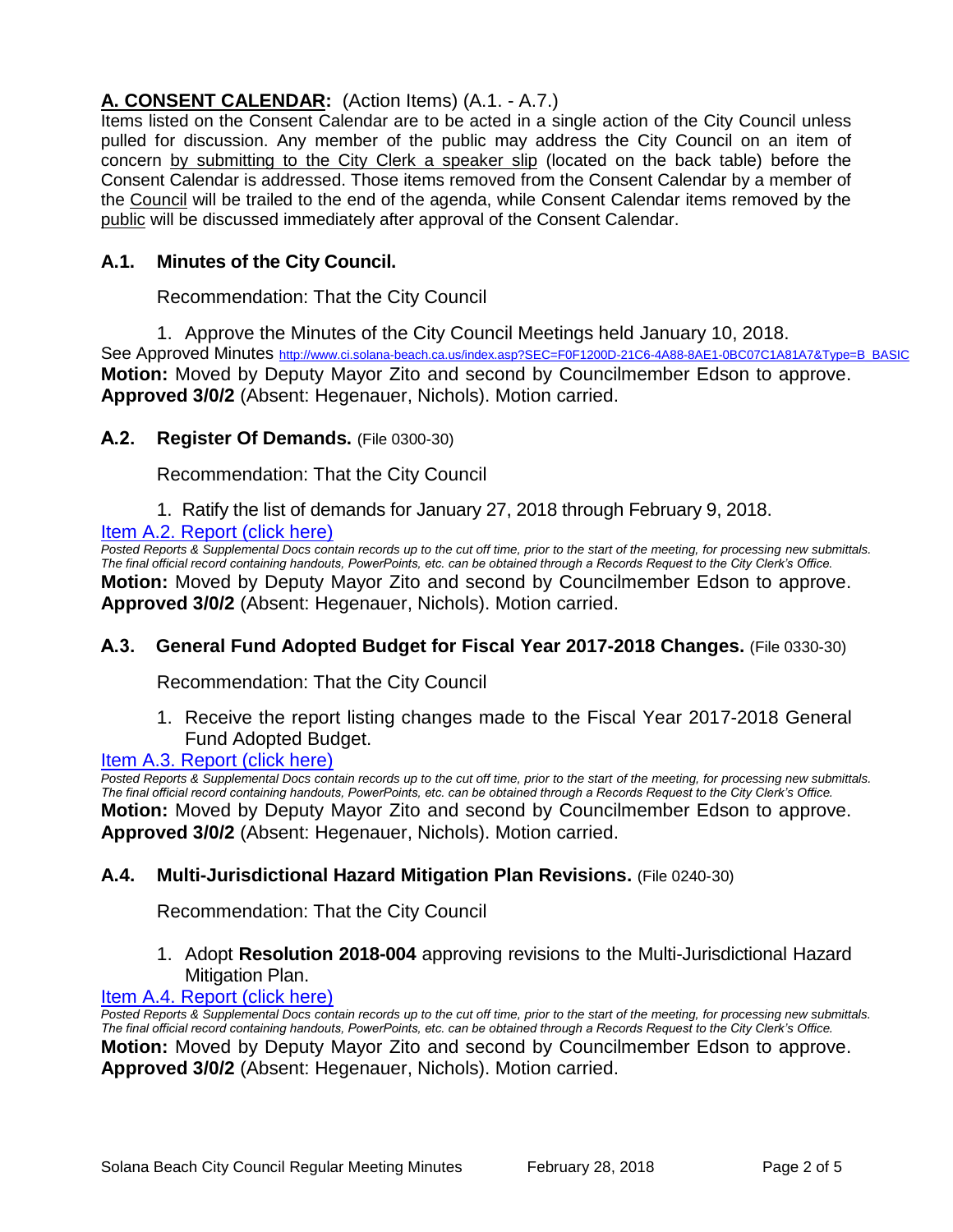# **A.5. Special Counsel Services for Municipal Elections.** (File 0430-05)

Recommendation: That the City Council

1. Adopt **Resolution 2018-019** approving and authorizing the City Manager to execute a Professional Services Agreement for Special Counsel Services for Municipal Elections between the City of Solana Beach and Best Best & Krieger  $\mathsf{LP}$ .

#### [Item A.5. Report \(click here\)](https://solanabeach.govoffice3.com/vertical/Sites/%7B840804C2-F869-4904-9AE3-720581350CE7%7D/uploads/Item_A.5._Report_(click_here)_-_02-28-18.PDF)

*Posted Reports & Supplemental Docs contain records up to the cut off time, prior to the start of the meeting, for processing new submittals. The final official record containing handouts, PowerPoints, etc. can be obtained through a Records Request to the City Clerk's Office.* **Motion:** Moved by Deputy Mayor Zito and second by Councilmember Edson to approve. **Approved 3/0/2** (Absent: Hegenauer, Nichols). Motion carried.

**Motion:** Moved by Deputy Mayor Zito and second by Councilmember Edson to approve. **Approved 3/0/2** (Absent: Hegenauer, Nichols). Motion carried.

#### **A.6. Seasonal/Temporary Salary Schedule Adjustments.** (File 0520-10)

Recommendation: That the City Council

#### 1. Adopt **Resolution 2018-018**:

- a. Approving Salary Adjustments to the FY 2017/18 Seasonal/Temporary Salary Schedule (Schedule 6).
- b. Approving an appropriation of \$12,700 to the Marine Safety budget and \$950 to the Recreation Department budget, both in the General Fund and allocated between salary and benefits as determined by the Finance Department.
- c. Authorizing the City Treasurer to amend the FY 2017/18 Adopted Budget accordingly.

#### [Item A.6. Report \(click here\)](https://solanabeach.govoffice3.com/vertical/Sites/%7B840804C2-F869-4904-9AE3-720581350CE7%7D/uploads/Item_A.6._Report_(click_here)_-_02-28-18.PDF)

*Posted Reports & Supplemental Docs contain records up to the cut off time, prior to the start of the meeting, for processing new submittals. The final official record containing handouts, PowerPoints, etc. can be obtained through a Records Request to the City Clerk's Office.* **Motion:** Moved by Deputy Mayor Zito and second by Councilmember Edson to approve. **Approved 3/0/2** (Absent: Hegenauer, Nichols). Motion carried.

#### **A.7. Purchase of Four Mobile Data Computers with Accessories, Warranties, and Installation from CDCE Engineered Solutions.** (File 0260-40)

Recommendation: That the City Council

#### 1. Adopt **Resolution 2018-016**:

- a. Authorizing the City Manager to approve the purchase through CDCE, Inc. for four (4) #V110G3, Intel Core i5-6200 Processors with docking stations, miscellaneous accessories, warranty, and installation.
- b. Authorizing appropriations in the Public Safety Special Revenue Fund of \$26,243 to the Fire Revenue from Other Agencies revenue account and to the Equipment expenditure account for the Fire Department.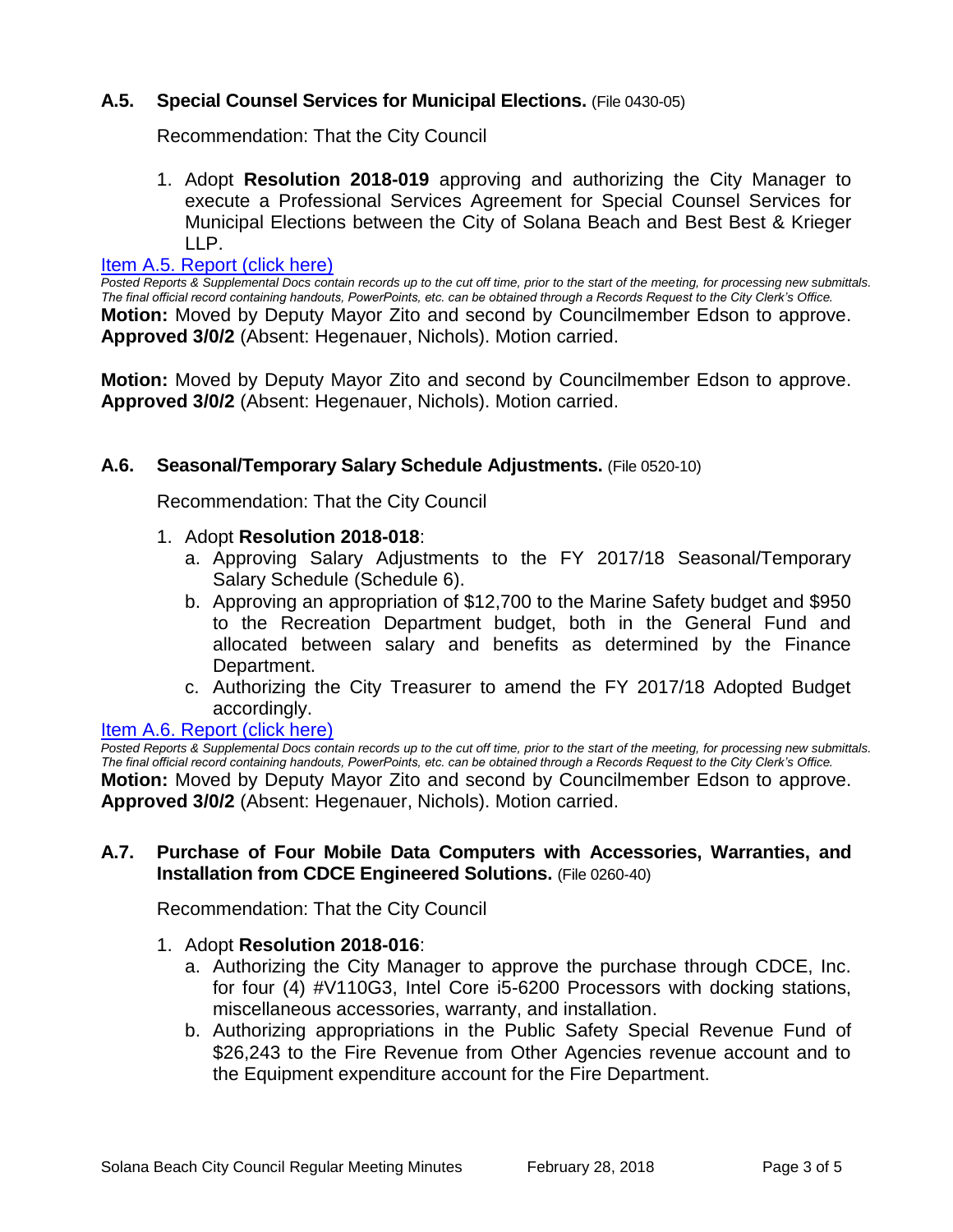- c. Authorizing appropriations in the Public Safety Special Revenue Fund of \$4,785 from County Service Area (CSA) – 17 Reserves to the Equipment expenditure account for the Fire Department.
- d. Authorizing the City Treasurer to amend the FY 2017/18 Adopted Budget accordingly.

# [Item A.7. Report \(click here\)](https://solanabeach.govoffice3.com/vertical/Sites/%7B840804C2-F869-4904-9AE3-720581350CE7%7D/uploads/Item_A.7._Report_(click_here)_-_02-28-18.PDF)

*Posted Reports & Supplemental Docs contain records up to the cut off time, prior to the start of the meeting, for processing new submittals. The final official record containing handouts, PowerPoints, etc. can be obtained through a Records Request to the City Clerk's Office.*

**Motion:** Moved by Deputy Mayor Zito and second by Councilmember Edson to approve. **Approved 3/0/2** (Absent: Hegenauer, Nichols). Motion carried.

# **C. STAFF REPORTS**: (C.1. - C.4.)

*Submit speaker slips to the City Clerk.*

#### **C.1. Public Arts Citizen Commission Appointment.** (File 0120-06)

Recommendation: That the City Council

1. Appoint one (1) member to the **Public Arts** Commission nominated/appointed by *Council-at-large* for a term ending January 2020.

[Item C.1. Report \(click here\)](https://solanabeach.govoffice3.com/vertical/Sites/%7B840804C2-F869-4904-9AE3-720581350CE7%7D/uploads/Item_C.1._Report_(click_here)_-_02-28-18.PDF)

*Posted Reports & Supplemental Docs contain records up to the cut off time, prior to the start of the meeting, for processing new submittals. The final official record containing handouts, PowerPoints, etc. can be obtained through a Records Request to the City Clerk's Office.* **Motion:** Moved by Deputy Mayor Zito and second by Mayor Marshall to appoint Jeff Martin. **Approved 3/0/2** (Absent: Hegenauer, Nichols). Motion carried.

#### **C.2. Quarterly Investment Report.** (File 0350-44)

Recommendation: That the City Council

1. Accepts and files the attached Cash and Investment Report for the quarter ended December 31, 2017.

#### [Item C.2. Report \(click here\)](https://solanabeach.govoffice3.com/vertical/Sites/%7B840804C2-F869-4904-9AE3-720581350CE7%7D/uploads/Item_C.2._Report_(click_here)_-_02-08-18.PDF)

*Posted Reports & Supplemental Docs contain records up to the cut off time, prior to the start of the meeting, for processing new submittals. The final official record containing handouts, PowerPoints, etc. can be obtained through a Records Request to the City Clerk's Office.*

#### **Presentation**

**C.4. Introduce Ordinance 485 (1st Reading) - City Council Monthly Compensation.** (File 0520-10)

Recommendation: That the City Council

- 1. Discuss and consider changes, if any, to Councilmember compensation.
- 2. If desired, introduce **Ordinance 485** amending Solana Beach Municipal Code (SBMC) section 2.04.020 to reflect the adjustment from \$712.58 to \$1068.88 to take effect when a new term of office commences in December 2018.

[Item C.4. Report \(click here\)](https://solanabeach.govoffice3.com/vertical/Sites/%7B840804C2-F869-4904-9AE3-720581350CE7%7D/uploads/Item_C.4._Report_(click_here)_-_02-28-18.PDF)

*Posted Reports & Supplemental Docs contain records up to the cut off time, prior to the start of the meeting, for processing new submittals. The final official record containing handouts, PowerPoints, etc. can be obtained through a Records Request to the City Clerk's Office.*